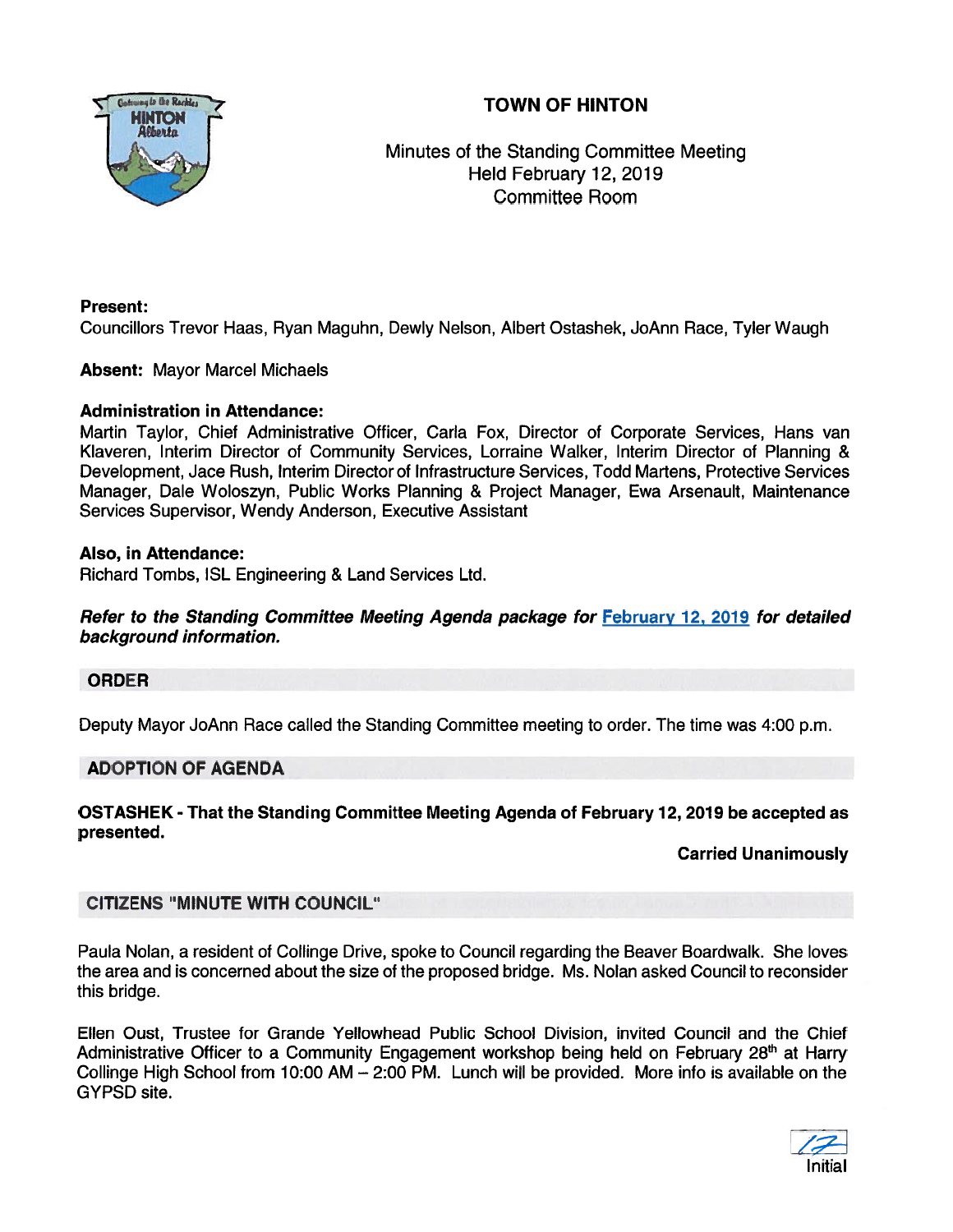### ACTION AND DISCUSSION ITEMS

### 1. Protective Services (RCMP) Building — Cross Connection

MAGUHN -That Council direct Administration to bring the approval of <sup>a</sup> reallocation of \$380,000 in the 2019 capital budget, from the WIP Transfer Project to the Protective Services Building Cross Connection Elimination Project to the February 79, 2019 Regular Council Meeting for decision.

Consensus Achieved 6-0

HAAS - That Council direct Administration to bring the approval of <sup>a</sup> scope change to the current Government Centre Cross Connection Contract for the contractor to complete the similar cross connection elimination at the Protective Services Building in 2019 to the February 79, 2019 Regular Council Meeting for decision.

Consensus Achieved 6-0

E. Arsenault and A. Tombs left the meeting at 4:45 p.m.

2. 2019 Draft Operating Budget and Amended 2019 Capital Budget

OSTASHEK - That Council direct Administration to conditionally approve the FDM software expenditure of \$135,000 pending further direction from Council.

> Consensus Achieved 5-1 For: Waugh, Maguhn, Race, Ostashek, Haas Against: Nelson

HAAS - That Council accep<sup>t</sup> the further increase of approximately 0.7% to meet the Family Community Services and Support operational requirements.

> Consensus Not Achieved For: Race, Haas Against: Waugh, Maguhn, Ostashek, Nelson

OSTASHEK - That Council direct Administration to repor<sup>t</sup> back to Council regarding budget implications of increasing the 2019 Operating Budget by 0.7% by February 26, 2019.

Consensus Achieved 6-0

OSTASHEK - That Council direct Administration to establish <sup>a</sup> dedicated Recreation Facility Construction Reserve with an annual contribution of \$240,000.

> Consensus Achieved 5-7 For: Waugh, Race, Ostashek, Nelson, Haas Against: Maguhn

WAUGH - That Council direct Administration to bring <sup>a</sup> draft Budget to the February 26, 2019 Standing Committee meeting with <sup>a</sup> tax increase of 5.88%.

> Consensus Achieved 5-1 For: Waugh, Race, Ostashek, Nelson, Haas Against: Maguhn

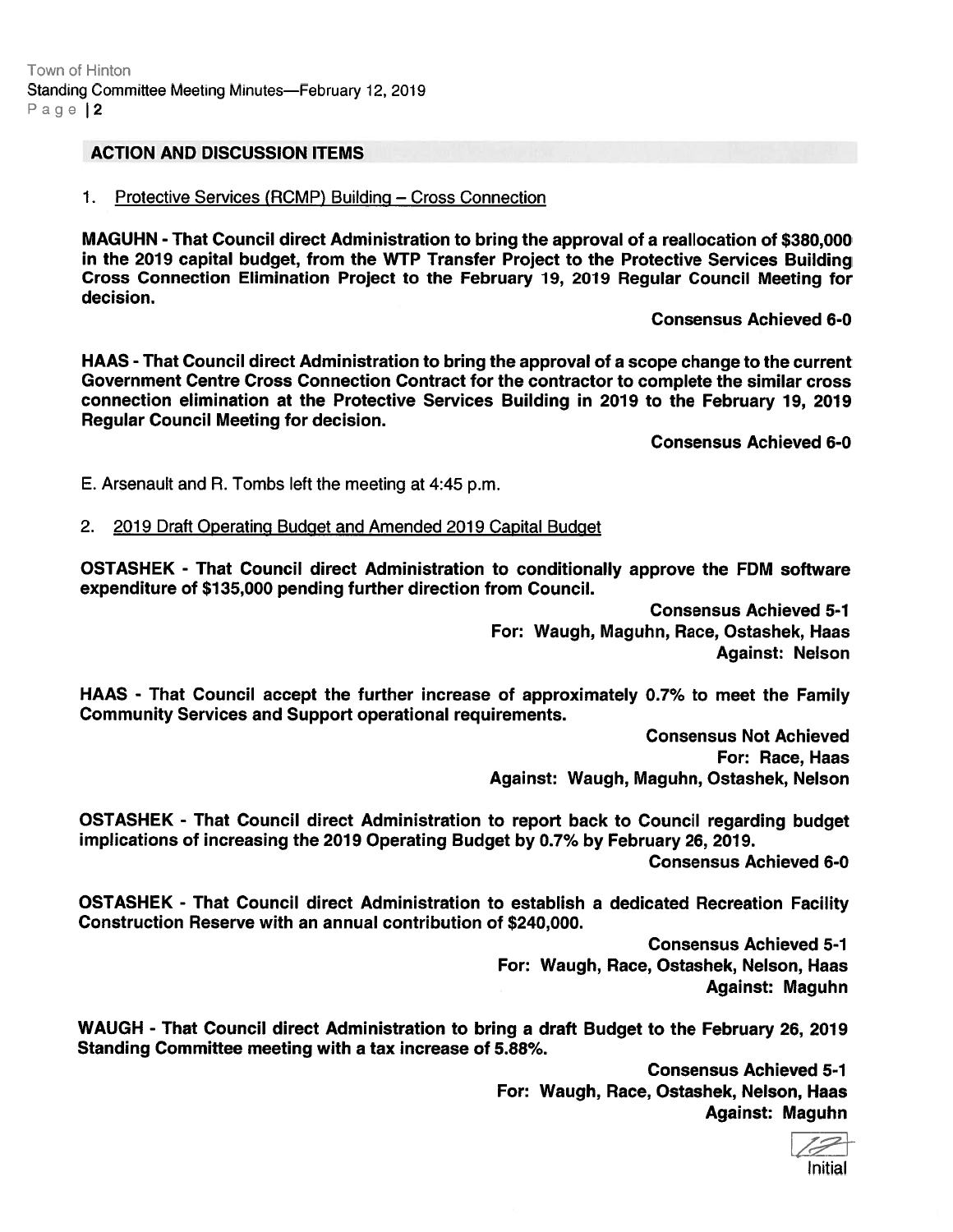Town of Hinton Standing Committee Meeting Minutes—February 12, 2019 Page 3

A short break was called at 6:40 p.m. with the meeting resuming at 6:53 p.m.

#### ADDITIONAL INFORMATION

1. Urgent Matters from Council

NELSON - That Council direct Administration to obtain <sup>a</sup> legal opinion regarding administrative briefs and any other gathering of Council not outlined within the Alberta MGA. If these meetings are deemed appropriate, the opinion shall include but not limited to what can and cannot be discussed therein, whether these meetings shall be advertised, whether these meetings require minutes, be recorded, whether these meetings require justification for being in camera, whether quorum is required, and any other information deemed relevant by Administration or legal counsel.

> Consensus not Achieved 1-5 For: Nelson Against: Waugh, Maguhn, Race, Ostashek, Haas

- 2. Chief Administrative Officer Status Report
- 3. Executive Assistant Logistics Information

#### IN CAMERA

HAAS - That the Standing Committee Meeting of Council move In Camera.

Carried Unanimously

The time was 7:23 p.m. D. Woloszyn left the meeting.

OSTASHEK — That the meeting extend beyond four hours.

NELSON - That the Standing Committee Meeting of Council move out of In Camera. The time was 8:47 p.m.

Carried Unanimously

### Affordable Housing Agreement

OSTASHEK - That Council direct Administration to bring back the results of the discussion on the Affordable Housing Agreement to an In Camera session at the February 19, 2019 Regular Council meeting.

Consensus Achieved 6-0